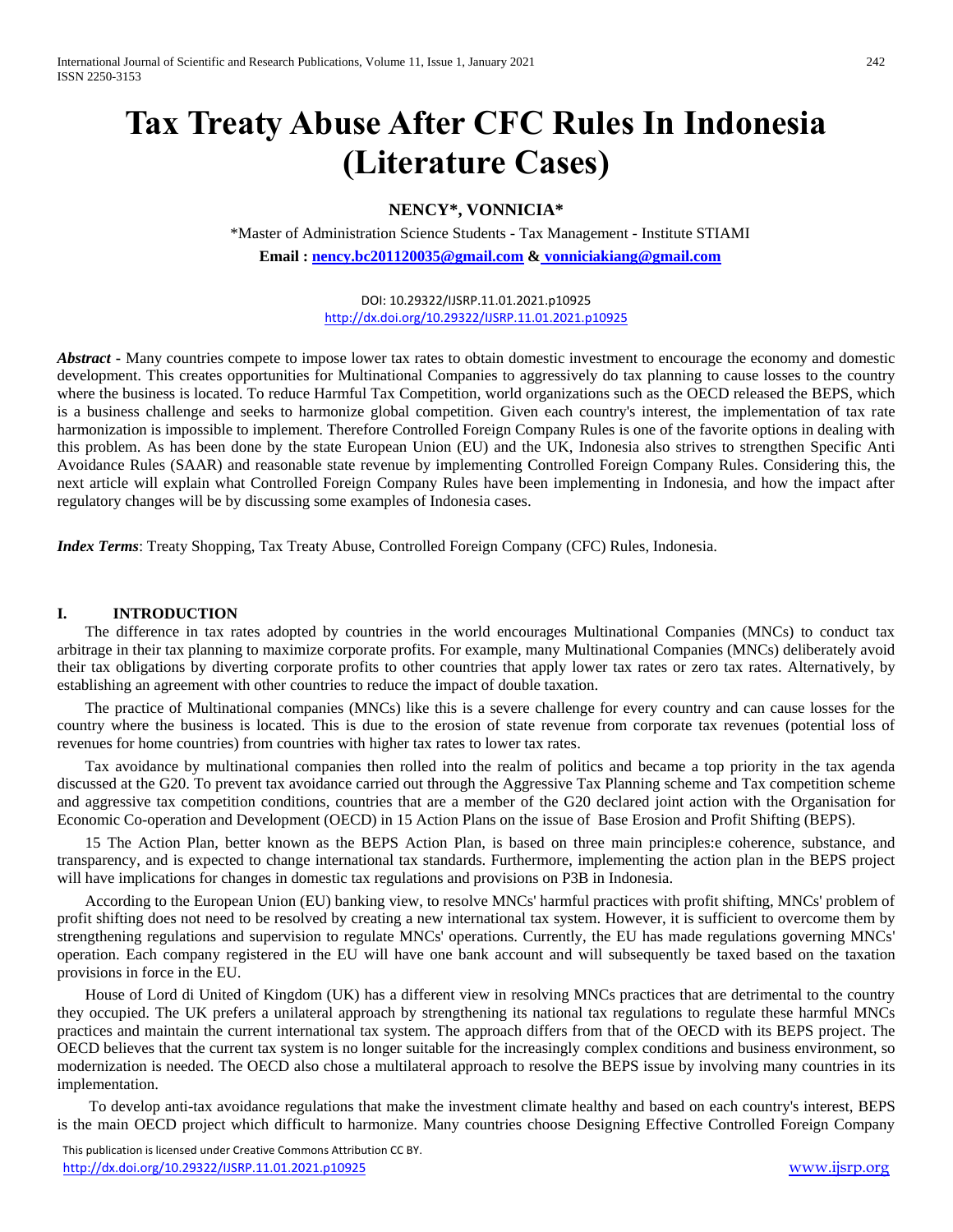International Journal of Scientific and Research Publications, Volume 11, Issue 1, January 2021 243 ISSN 2250-3153

Rules to reduce the Harmful Tax Competition rather than harmonizing tax rates globally. This explains that in strengthening the Specific Anti Avoidance Rules (SAAR) and obtaining a moderate state revenue, domestic tax policy is the most favorite choice.

Considering that the Controlled Foreign Company Rules are one of the BEPS Action Plan by the OECD, then this article will describe several examples of cases of tax abuse by Multinational Companies and how tax abuse after Controlled Foreign Company Rules in Indonesia are strengthened, with the article title "Tax Treaty Abuse after Base Erosion and Profit Shifting (BEPS) Action Controlled Foreign Company Rules in Indonesia (Literature Case)."

## **II. THEORETICAL BASIS**

#### **1. TREATY SHOPPING**

The explanation on the tax authorities' official website states that Treaty Shopping is an attempt to abuse P3B (treaty abuse) because it uses articles in the double tax avoidance agreement that do not follow the tax treaty's aims and objectives.

However, the Director of International Taxation at the Directorate General of Taxes John Hutagaol ensures that the purpose of establishing a tax treaty or P3B is to prevent (double taxation) and combat (tax avoidance and evasion) evasion practices. According to him, the two objectives are a spirit tax treaty.

#### **2. BASE EROSION AND PROFIT SHIFTING (BEPS) ACTION PLAN OR BEPS ACTION PLAN**

Base Erosion and Profit Shifting (BEPS) is a term used by G-8, G-20, and OECD member countries to describe the business practices carried out by multinational companies (MNCs) to transfer their business profits through transfer pricing schemes to other countries. They were applying a low / zero tax rate (Wells and Lowell, 2013, page.3).

In general, the 15 Action Plans that have been published by the OECD discuss four main points, such as :

• Establish an international sense of corporate income tax (Action Plan 2, 3, 4, 5), such as neutralizing the impact of different tax rates, strengthening regulatory regulations on foreign companies, limiting reduced tax revenues, and fighting harmful tax practices effectively.

Improve international tax standards by aligning taxation rights with economic substance (Action Plan 6, 7, 8, 9, 10), such as preventing the abuse of international tax treaties, avoiding falsification of Permanent Establishment (PE) status, improving regulations regarding transfer pricing of goods intangible, for risk and other high-risk areas.

• Ensure transparency while increasing certainty and predictability (Action Plan 11, 12, 13, 14).

• Establish a multilateral instrument to respond to BEPS issues and monitor the BEPS Action Plan (Action Plan 15).

The 15 Action Plan released by the OECD are as follows :

• Addressing the Tax Challenges of the Digital Economic, which is overcoming the digital economy tax's challenges.

- Neutralizing the Effects of Hybrid Mismatch Arrangements, Neutralizing the Effect of Incompatibility in applying tax rules.
- Strengthen controlled foreign companies, which is Strengthening supervision of foreign companies.

• Limit base erosion via interest deductions and other financial payments, limiting income erosion through interest deductions and payment of other financial transactions.

• Countering Harmful Tax Practices More Effectively, Taking into Account Transparency and Substance, which is fighting harmful tax practices more effectively by taking into account transparency and substance.

• Preventing the Granting of Treaty Benefits in Inappropriate Circumstances prevents the provision of treaty benefits in inappropriate circumstances.

• Prevent the artificial avoidance of permanent establishment status, preventing counterfeiting of the permanent establishment (PE) status.

• Guidance on Transfer Pricing Aspects of Intangibles, which is Guidance Intangible Aspects of Transfer Pricing.

• Assure that transfer pricing outcome is in line with value creation: risks and capital, which ensures that transfer pricing results align with the creation of value for risk and capital.

• Assure that transfer pricing outcome is in line with value creation: other high-risk transactions, which ensure that transfer pricing results align with value creation for other high-risk transactions.

• Establish methodologies to collect and analyze data on BEPS and the actions to address it, which is Developing methodologies to collect and analyze data about BEPS and actions/efforts to overcome them.

• Require taxpayers to disclose their aggressive tax planning arrangements, which require taxpayers to submit their aggressive tax planning.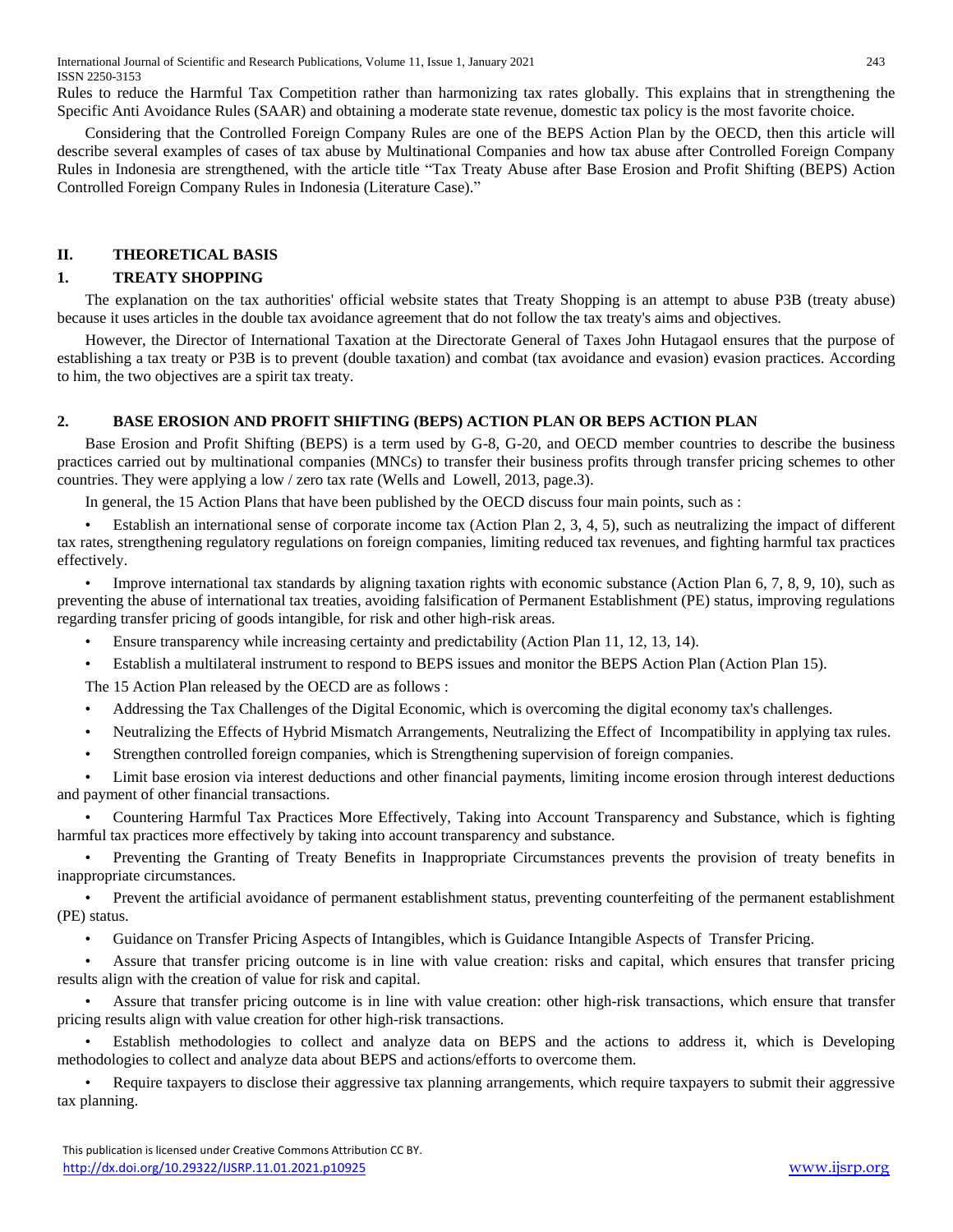• Guidance on Transfer Pricing Documentation and Country-by-Country Reporting, Guidelines on Transfer Pricing Documentation and Country Reporting by country.

• Make dispute resolution mechanisms more effective, which is making dispute resolution mechanisms more effective.

• Developing a Multilateral Instrument to Modify Bilateral Tax Treaties, which is Developing Multilateral Instruments to Modify Bilateral Tax Agreements.

### **3. TAX TREATY OR THE DOUBLE TAX AVOIDATION AGREEMENT (P3B) INDONESIA WITH SINGAPORE**

A tax treaty or Double Taxation Avoidance Agreement (P3B) is a taxation agreement between two countries regarding each country's tax rights, which is made to minimize double taxation avoidance efforts. In principle, a tax treaty is used to determine the allocation of taxation rights for a transaction between the source country (the country where the source of income originates) and the country of domicile (the country where the taxpayer is domiciled).

The parties that are regulated in the Tax Treaty between Indonesia and Singapore, according to Article 1, which is further clarified in Article 3, paragraph 1d, which is persons/companies which include individuals, companies, and any group of people and or companies to collect tax is treated as an entity. Then in Article 3 paragraph 1g of the Tax Treaty states that citizens can be any individual who has the nationality or citizenship of a State party to the agreement, or any legal entity, joint venture, partnership, and other entity whose status they obtain based on the Law which applies to one of Contracting State.

What is meant by other entities which they obtain status based on the applicable Law in one of the Contracting States is a Permanent Establishment (PE) in article 5 paragraph 2, the Indonesian Tax Treaty with Singapore is (a) a place of management, (b) a branch, (c) an office, (d) a factory, (e) a workshop, (f) a farm or plantation, (g) a mine, an oil well or gas, an excavation of natural resources, (h) a construction site, installation or assembly project which lasts for a period exceeding 183 days, or (i) the rendering of services including consulting services by an enterprise through an employee or other employees (other than an agent acting independently as referred to in paragraph 7) where the activities take place in a Contracting State for a period exceeding 90 days in twelve months.

 The term Permanent Establishment in article 5, paragraph 2 above is not deemed to include (a) the use of facilities solely to store or display goods or merchandise belonging to the enterprise, (b) the maintenance of a stock of goods merchandise. Belonging to the enterprise solely for storage or display, (c) the maintenance of a stock of goods or merchandise. Belonging to the enterprise solely for processing by another enterprise, (d) the maintenance of a fixed place of business solely for the purchase of goods or merchandise or for gathering information for the enterprise, (e) the maintance of a fixed place of business solely for advertising, or for the supply of information, for scientific research or similar nature. Preparation or support for the company (Following Article 5 Paragraph 3 of the Indonesian Tax Treaty with Singapore).

Besides, an enterprise of a Contracting State is deemed to have a permanent establishment in the other Contracting State if the company carries our supervisory activities in that other State for period of more than six months in connection with a construction project. Installation projects or assembly projects carried out in the other country (Under Article 5 paragraph 4 in the Indonesia Tax Treaty with Singapore).

According to Article 5 paragraph 5 of the Indonesia and Singapore Tax Treaty, A person or entity acting in a Contracting State for or on behalf of a company which is domiciled in a Contracting State other than an agent acting independently as referred to in paragraph 6, shall be deemed to be a form of business. Remains in the first-mentioned Contracting State, if (a) has, and is customary in exercising in that first-mentioned State, the power to conclude contracts on behalf of the enterprise, unless the activity is restricted to the purchase of goods or merchandise for the enterprise; or (b) he usually administers in the first-mentioned State a stock of goods or merchandise belonging to the enterprise over which he regularly delivers goods or merchandise for or on behalf of the enterprise.

According to Article 5 paragraph 6 of the Indonesia and Singapore Tax Treaty, an insurance company of a Contracting State, except for re-insurance, is deemed to have a permanent establishment in the other Contracting State if the insurance company collects premiums in the territory of the other Contracting State or bear the risks that occur there through an employee or representative who is not an agent who acts independently as referred to in paragraph 7.

An enterprise of a State shall not be deemed to have a permanent establishment in the other Contracting State solely because it carries on its business through a broker, commissioner or any other agent who acts independently, so long as that person is acting in the framework of his business (by Article 5 paragraph 7 Tax Treaty Indonesia and Singapore). However, if the agent's activities are entirely or almost dedicated to the company's benefit, he will not be an independent agent as defined by this paragraph.

According to Article 5 paragraph 8 of Indonesia and Singapore Tax Treaty, if a company which is a resident of a Contracting State supervises or is supervised by a company which is a resident of the other Contracting State, or which operates its business in that other State (either through a permanent establishment or other means), will not automatically make one of these companies a permanent establishment from the others.

# **4. CFC RULES (CONTROLLED FOREIGN COMPANY RULES)**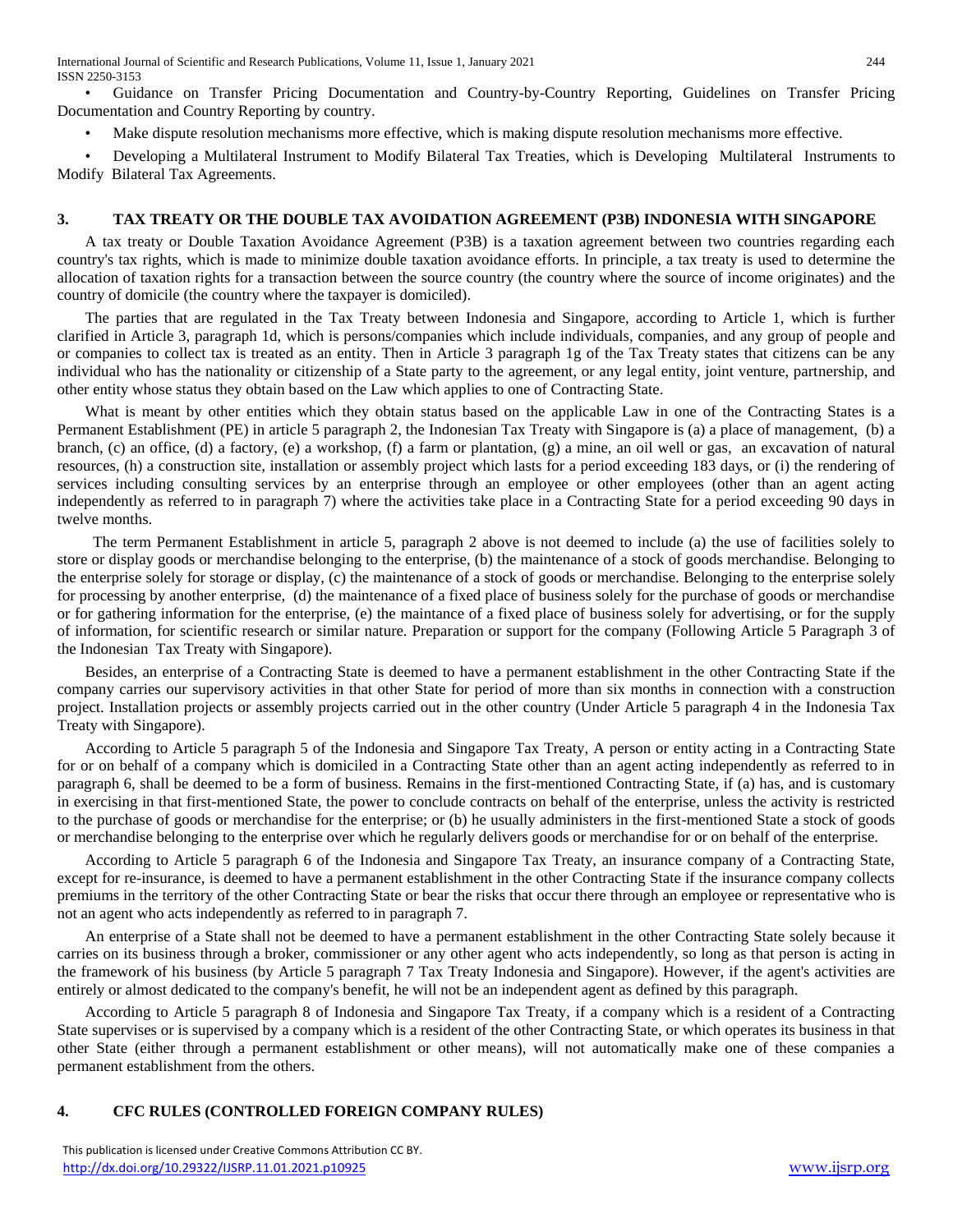International Journal of Scientific and Research Publications, Volume 11, Issue 1, January 2021 245 ISSN 2250-3153

One of the source concerns caused by BEPS is the possibility of a diversion of income through foreign institutions formed to avoid tax obligations. For this reason, BEPS Action Plan Number 3, which is discussed strengthening the supervision of foreign companies (Controlled Foreign Companies Rules), is one of the solutions most efficient to apply to each country.

In Indonesia domestic regulations, there are several implementations to strengthen supervision of foreign companies (Controlled Foreign Companies Rules), including :

Law Number 2 of 2017 concerning Construction Services.

Article 32 of Law Number 2 of 2017 concerning Construction Services explains that the Foreign Construction Service business that will carry out Construction Service business in Indonesia's territory must establish representative offices and or Indonesia legal entities through capital cooperation with national Construction Services business entity.

In accordance with Article 33 of Law Number 2 of 2017 concerning Construction Services, the representative office as referred to in Article 32 letter a must (a) be in the form of a business entity with qualifications that are equivalent to large qualifications, (b) have a representative license for a foreign Construction Services business entity, (c) forming operational cooperation with a national construction service business entity with large qualifications that have a business license in any construction service business activities in Indonesia, (d) employing more Indonesia workers than foreign workers, (e) placing Indonesian citizens as the highest management of representative offices, (f) prioritizes the use of domestic construction materials and technology, (g) has high, up to date, efficient, environmentally friendly technology, and pays attention to local wisdom, (h) implements technology transfer processes, and (i) carries out obligations other in accordance with the provisions of laws and regulations. The Minister grants representative license as referred to in paragraph (1) letter b following the legislation's provisions. (2) As referred to in paragraph (1) letter c, the joint operation is carried out on the principle of equal qualifications, equality of services, and joint responsibility.

Following Article 34 of Law Number 2 of 2017 concerning Construction Services, the provisions regarding capital cooperation in Article 32 letter b are implemented under the provisions of Law and regulations. A Construction Service business entity established in the framework of capital cooperation referred to in Article 32 letter b must meet the major qualification requirements referred to in Article 20 paragraph (1) letter c. A Construction Service business entity formed in the framework of capital cooperations as referred to in paragraph (2) is required to have a Business Licenses. According to the provisions of status regulations, the Minister grants the business licenses as referred to in paragraph (3).

Further provisions regarding the granting of representative licenses, procedures for cooperating operations, and the use of more Indonesia workers, as referred to in Article 33 paragraph (1) letter b, letter c, letter d, and granting of Business License as referred to in Article 34 paragraph (4) regulated in a Ministerial Regulation ( Article 35 Law Number 2 0f 2017 concerning Construction Services).

• Law Number 2 of 2020 concerning the Application of Government Regulations in substitute of Law Number 1 of 2020 concerning State Financial Policy and Financial System Stability for subscribing to the Corona Virus Disease 2019 (Covid-19) and/or in the Context of Facing Threats that Endanger the National Economy and/or Financial System Stability to become Law.

Law Number 2 of 2020 regulates the tax treatment of trading activities through Electronic Systems (PMSE) in Article 6 paragraph 6, foreign traders, foreign service providers, and/or overseas Trade Through Electronic Systems (PMSE) providers that comply with the provisions. Significant economic presence can be treated as a permanent establishment and subject to income tax.

• Regulation of the Minister of Finance 48/PMK.03/2020 concerning Procedures for Appointment of Collectors, Collection and Deposit, and Value Added Tax Reporting on Utilization of Intangible Taxable Goods and/or Taxable Services from Outside the Customs Area in the Customs Area through Trade Through Electronic System.

According to article 2, paragraph 2 in 48/PMK.03/2020, the VAT (PPN) referred to in paragraph (1) is collected, deposited, and reported by the minister's PMSE Business appointment.

Further provisions regarding PMSE are regulated in Article 4 paragraph 1 PMK Number 48/PMK.03/2020, PMSE appointed as PMSE VAT (PPN) collector referred to in Article 2 paragraph (2) are PMSE Bussineman who have met certain criteria. Moreover, paragraph 2 explains certain criteria as intended in paragraph (1) include: a. The value of transactions with Goods Buyers and/or Service Recipient in Indonesia exceeds a certain amount within 12 (twelve) months; and/or b. the number of traffic or accesser exceeds a certain amount in 12 (twelve) months. Then the appointment of authority to collect VAT (PPN) PMSE by the Minister as referred to in Article 2 paragraph (2) is delegated to the Director-General of Taxes (following Article 4 paragraph 4 PMK 148/PMK.03/2020).

#### **III. RESEARCH METHODOLOGY**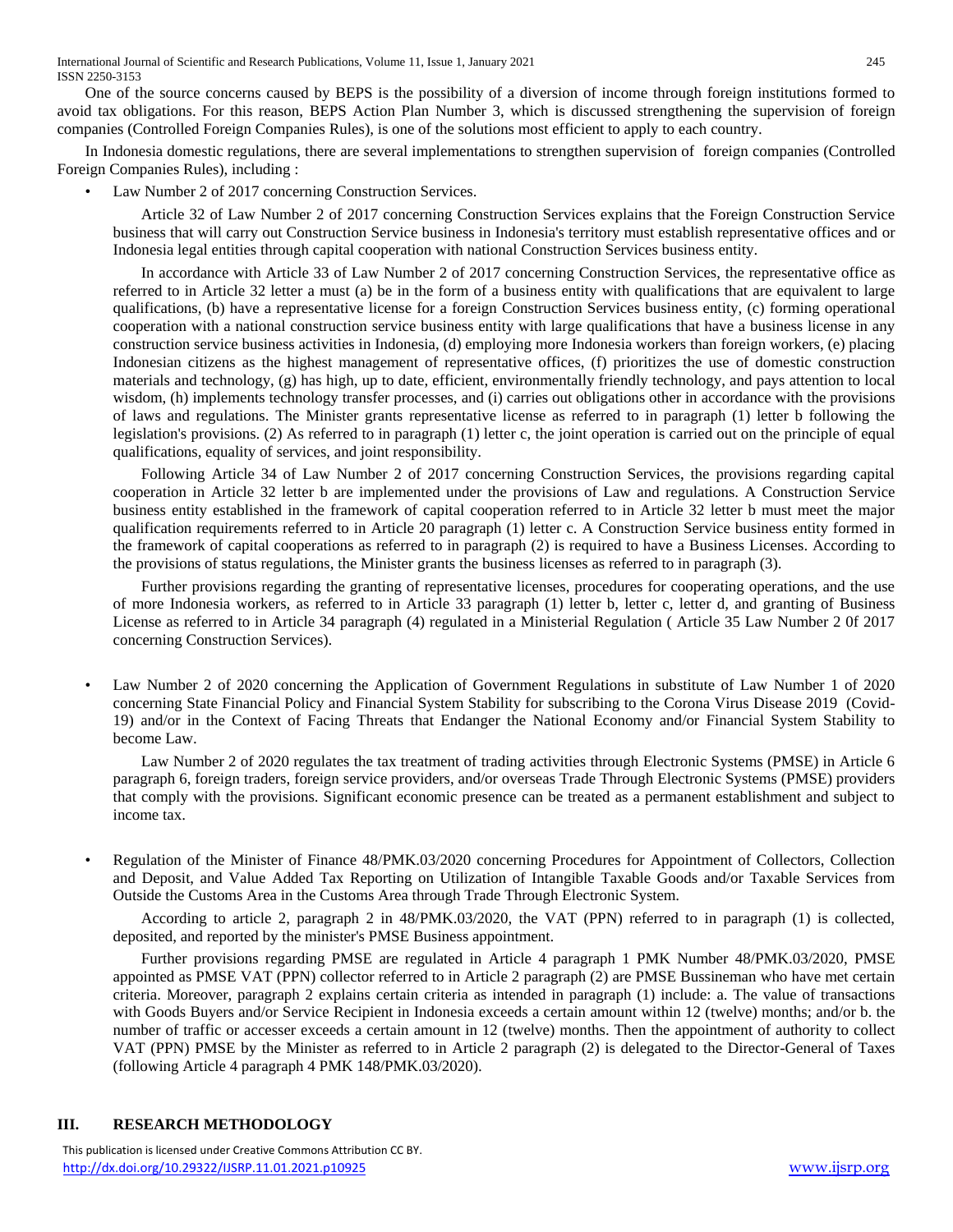In this study, researchers used qualitative research methods with a case study approach, namely research conducted with literature review according to the main research question regarding how the influence of CFC Rules on contemporary or current phenomena in the context of Tax Abuse (Robert, 2002: 1).

A case study is an empirical inquiry that investigates phenomena in real life when the boundaries between the phenomena in the context are not clearly visible and where multiple sources of evidence are used (Robert, 2002: 18).

In the book Moleong (2014: 4), Bogdan and Taylor say that qualitative research methods are research procedures that produce descriptive data in the form of words or verbally from people and observable behavior. This approach is directed at the setting and the individual holistically or intact. So that in this study, it is not allowed to isolate individuals or organizations into variables or hypotheses, but it is necessary to see them as part of a whole.

#### **IV. RESEARCH RESULTS AND DISCUSSION**

Because each country has its own tax sovereignty and different tax systems, we often find that the same income is taxed more than 1x (double taxation). To prevent double taxation, a Tax treaty (P3B) is formed, which basically seeks to allocate taxation rights between the two countries involved in the P3B. P3B is (reduced rate) withholding tax, for example, from 25% to 15% or lower than the prevailing domestic rate.

Initially, many developing countries, including Indonesia, competed to create a Tax Treaty network to signal that their country complied with international principles, were pro-business activities, and reduced cross border transaction barriers. With the Tax Treaty, it is hoped that it can attract investment and boost the domestic economy. Furthermore, since the 1980s, many developing countries began to implement a lot of P3B.

However, as the P3B took place, it was used in a tax avoidance scheme (treaty shopping). So it is very detrimental to the country where the business is located, which should have the potential to receive reasonable income. The possibility of diversion of income is often through a foreign institution established to escaped tax obligations. This happened because of the aggressive tax planning by multinational companies that took advantage of the loophole of the P3B (treaty shopping). For this reason, recently, many countries have the view that the need to renegotiate P3B. The OECD released a practice like this in Base Erosion and Profit Shifting (BEPS), a major OECD project and subject discussed in the last G20.

One source of concern caused by BEPS is the possibility of diversifying income through a foreign institution formed to avoid tax obligations. To combat treaty shopping like this, an efficient solution is to strengthen domestic tax policies for foreign companies. One of the Indonesia Government CFC Rules' implementations is Law number 2 of 2017 concerning Construction Services. The background of this Law is to overcome the tax dispute with BUT and guarantee state revenue.

Previously many foreign companies avoided paying taxes in Indonesia, deliberately taking advantage of the P3B policy itself. A concrete example is a foreign construction company. Aggressive tax planning is deliberately separating its work contract in Indonesia into a maximum of 6 (six) months or less than 183 (one hundred and eighty-three) days in 1 year. This foreign company is not obliged to form a representative office or an Indonesian legal entity.

Considering that the construction service sector is one of the strategic sectors supporting national development and ensuring state revenue, the quality of infrastructure is also the government's concern. To overcome this problem, Law Number 2 of 2017 concerning Construction Services was issued.

Previously in the Tax Treaty Indonesia with Singapore, Article 5 paragraph 4 reads, "a company of a Contracting Sate is deemed to have a permanent establishment in the other Contracting State, among other this, if the company carries out supervisory activities in that other State for a particular purpose a period of more than 6 months in connection with a construction project, installation project or assembly project carried out in that other State". Since there is already a regulation of Law Number 2 of 2017 for Construction Services, Bentuk Usaha Tetap (BUT) or Permanent Establishment (PE) regulated in the Tax Treaty can be ignored if the construction company is located in Indonesia. This because domestic regulations in Indonesia stipulate that all foreign construction companies are required to establish a representative office or an Indonesia legal entity, which is a Bentuk Usaha Tetap (BUT), following the provisions in article 32 of Law number 2 of 2017 Construction Services without clarifying that this Foreign Construction Company has met the requirements of its legal status and time test in Indonesia.

This is one of Indonesia's efforts to fight aggressive tax planning from construction companies that do not benefit state revenues and government efforts to improve the domestic construction sector's quality. Because in Article 33 of the Construction Service Law, it is explained that a foreign construction service business entity or a foreign individual construction service business entity that will carry out a construction service business in the territory of Indonesia is required to establish a representative office or Indonesia legal entity through capital cooperation. With the national Construction Service business entity.

Moreover, it is clarified in article 33 that the representative office as referred to in Article 32 is obliged to form a joint operation with a highly qualified national Construction Service Business entity that has a Business License in any Construction Service business activity in Indonesia, employing more Indonesia workers than foreign workers, placing Indonesian citizens as the top leaders of the representative office, prioritizing the use of domestic construction materials and technology, having high up to date, efficient, environmentally friendly technology, paying attention to local wisdom, and implementing the technology transfer process.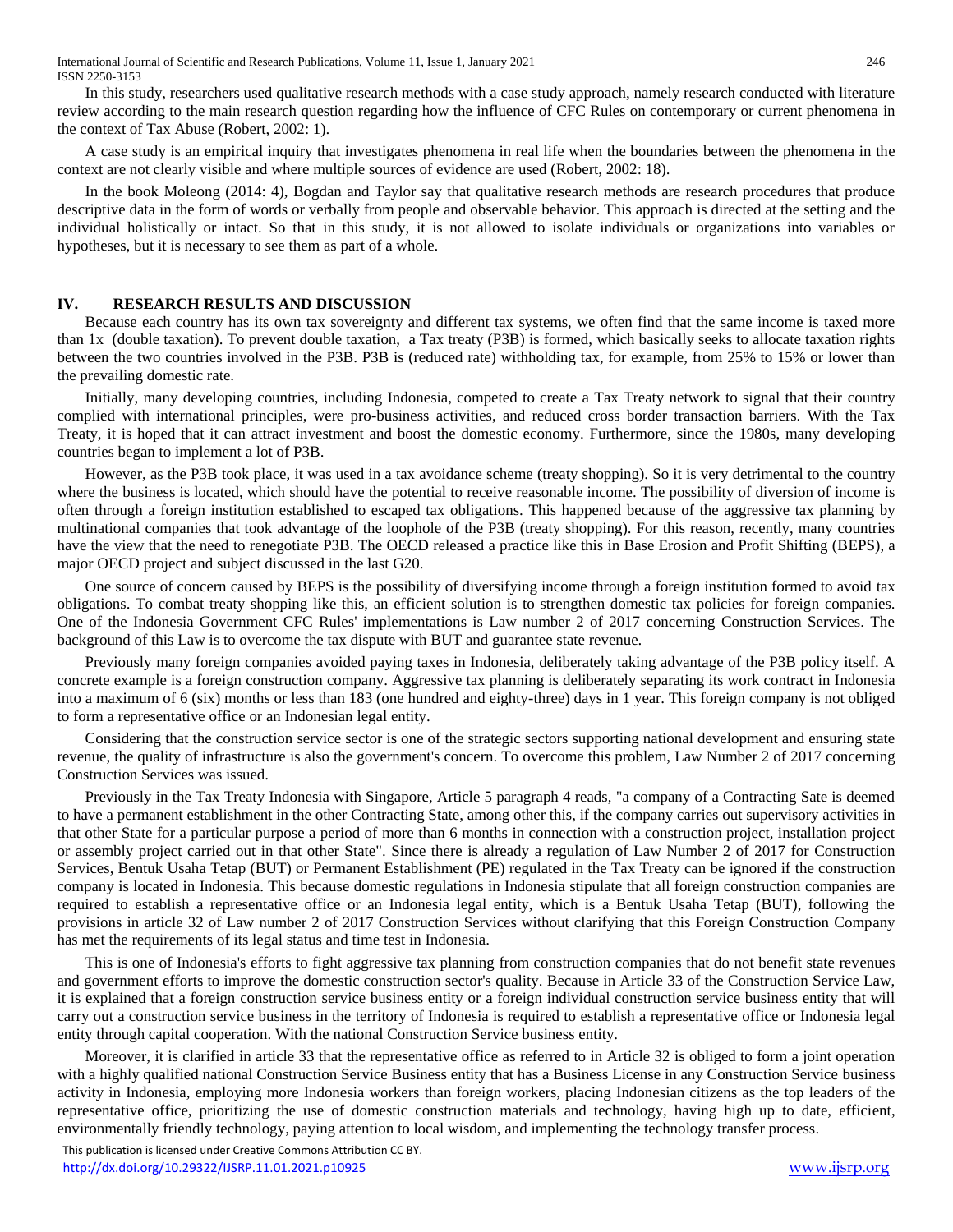Another example of the implementation of CFC Rules in Indonesia is Law Number 2 of 2020 concerning State Financial Policy and Financial System Stability to subscribe to the Corona Virus Disease 2019 (Covid-19) and/or in the Context of Facing Threats that Endanger the National Economy and/or Stability The Financial System Becomes a Law especially Article 6 which regulates the tax treatment of Trading activities through Electronic System (PMSE).

The digital economy is a process generated by information & communication technology and is still growing. The digital economy currently raises broader tax issues for policymakers regarding the relationship between MNE, data, company characteristics, and VAT collection (PPN) on intangible goods and data usage.

Given that the existing Tax treaty still applies the taxation provisions for a Bentuk Usaha Tetap (BUT) or Permanent Establishment (PE) with a physical presence and Article 4 paragraph 1d and 1e of Law Number 8 of 1983 concerning VAT, which states that VAT is imposed on the utilization of Intangible Taxable Goods from outside the Customs Area within the Customs Area and utilization of Taxable Services from outside the Customs Area within the Customs Area, the use of Trading Through Electronic System (PMSE) in Indonesia is obliged to pay itself to the State treasury. However, in practice, due to the low tax compliance and lack of data at the Directorate General of Taxes (DJP), the realization of state revenue cannot be controlled as expected. The Indonesia Minister of Finance also revealed that the issuance of Law Number 2 of 2020 is an effort to overcome the losses from non-compliance by appointing PMSE as VAT collector.

CFC Rules through Article 6 paragraph 6 of Law Number 2 of 2020 regulate the taxation of Trading activities through Electronic Systems (PMSE), which is foreign traders, foreign service providers, and/or overseas Trade Through Electronic System (PMSE) meeting the provisions of significant economic presence can be treated as a permanent establishment and subject to income tax. This regulation positively impacts state revenues and reduces opportunities for Electronic Trading (PMSE) activities to avoid tax obligations, especially Pajak Pertambahan Nilai (PPN) in Indonesia.

Further provisions regarding PMSE are then regulated in Article 4, paragraph 1 PMK Number 48/PMK.03/2020, Businessman PMSE appointed as PPN PMSE Collectors referred to in Article 2 paragraph (2) are Businessman PMSE who have met certain criteria. Furthermore, paragraph (1) include a. The value of transactions with Goods Buyers and/or Service Recipients in Indonesia exceeds a certain amount within 12 (twelve) months; and/or b. The number of traffic or accessers exceeds a certain amount in 12 ( twelve) months. Then the appointment of authority to collect VAT PMSE by the Minister as referred to in Article 2 paragraph (2) is delegated to the Director-General of Taxes (following Article 4 paragraph 4 PMK 148/PMK.03/2020).

#### **V. CONCLUSIONS AND SUGGESTIONS**

For CFC Rules applied to Foreign Construction Companies by Indonesia through domestic regulations, which is Law Number 2 of 2017 concerning Construction Services, it is sufficient to strengthen the Specific Anti Avoidance Rules (SAAR) against the practice of Aggressive Tax Planning by Foreign Construction Companies which deliberately avoid imposition tax in Indonesia with the fulfillment of the clarification as Permanent Establishment. According to provisions in Article 32 of Law number 2 of 2017 Construction Services, all foreign construction must establish a representative office or an Indonesian legal entity, Bentuk Usaha Tetap (BUT) or permanent Establishment (PE).

Moreover, considering that the current Tax Treaty still refers to taxation on the presence if physical presence, the through Article 6 paragraph of Law Number 2 of 2020, which is a businessman of PMSE and foreign service providers can now be treated as a permanent establishment and subject to Income Tax with significant economic presence in Indonesia. However, because the Minister regulates VAT Collector's appointment following Article 2, paragraph 2 48/PMK.03/2020, the government must be more active in negotiating and indicating the status of VAT (PPN) to PSME players and foreign service providers in Indonesia.

Overall, CFC Rules are still considered unable to deal with BEPS implemented through multinational companies effectively, given that the practice of tax avoidance and BEPS is very complex and varied. However, with Indonesia's strengthening of CFC Rules, it is hoped to reduce state revenues reasonable and acceptable according to the source principle. Considering that domestic regulation changes are more effective than waiting for Tax treaty changes that require a longer period of time, CFC Rules are fundamental in combating BEPS Practices.

For this reason, regulators are expected to be smarter and more through observing BEPS in business activities by foreign companies that have the potential to harm state revenues, by continuing to issue CFC Rules, which are also Indonesia commitment as a member of the G20 in fighting against BEPS Practices.

#### **VI. REFERENCES**

Bogdan, Taylor, et al., 1992. Introduction to Qualitative Research Methods, Translation by Arief Rurchan. National Business: Surabaya.

[https://ddtc.co.id/uploads/pdf/Working-Paper-Rencana-Aksi-Base-Erosion-Profit-Shifting-dan-Dampaknya-terhadap-Peraturan-Pajak](https://ddtc.co.id/uploads/pdf/Working-Paper-Rencana-Aksi-Base-Erosion-Profit-Shifting-dan-Dampaknya-terhadap-Peraturan-Pajak-di-Indonesia.pdf)[di-Indonesia.pdf](https://ddtc.co.id/uploads/pdf/Working-Paper-Rencana-Aksi-Base-Erosion-Profit-Shifting-dan-Dampaknya-terhadap-Peraturan-Pajak-di-Indonesia.pdf)

 This publication is licensed under Creative Commons Attribution CC BY. <http://dx.doi.org/10.29322/IJSRP.11.01.2021.p10925> [www.ijsrp.org](http://ijsrp.org/)